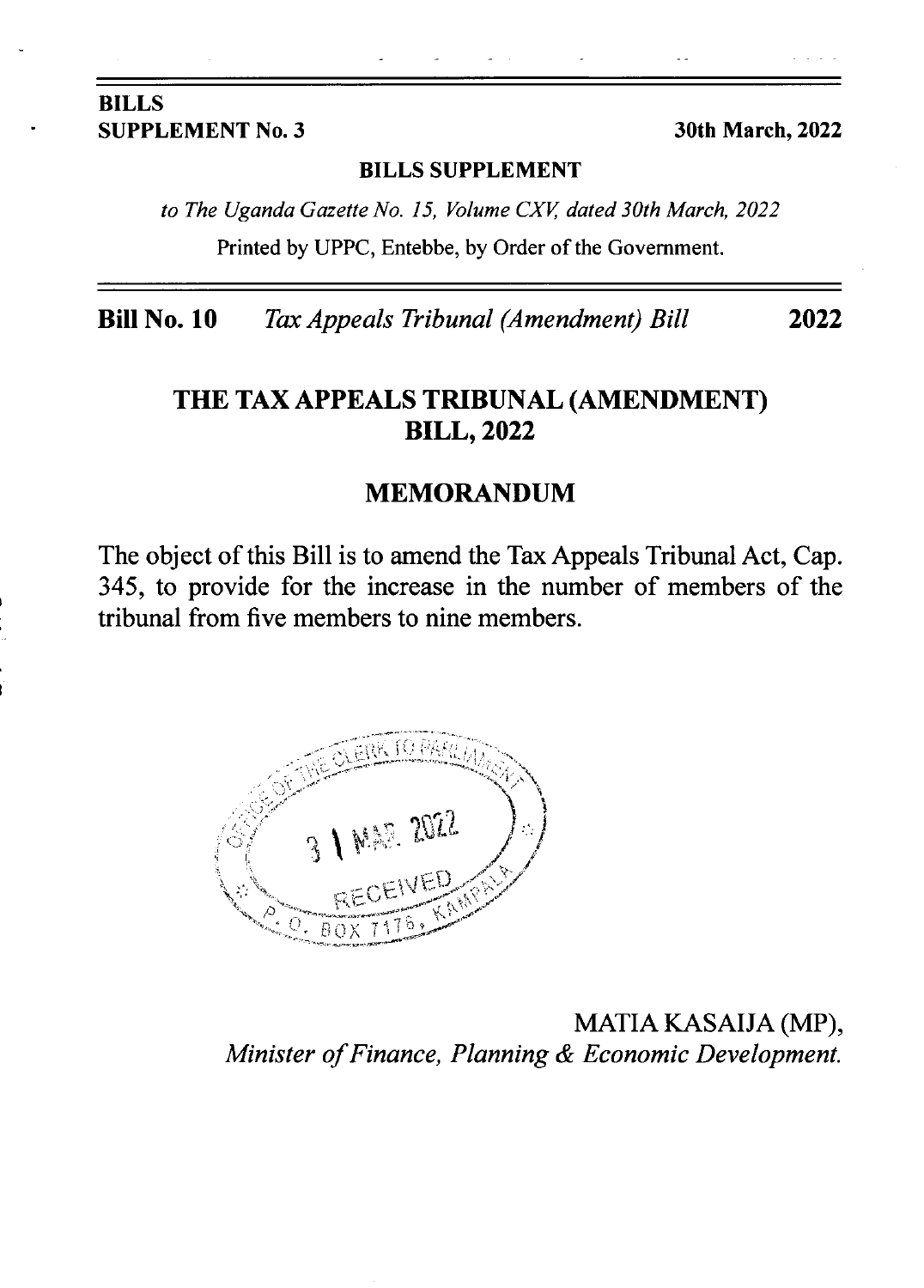# Bill No. 10 Tax Appeals Tribunal (Amendment) Bill THE TAX APPEALS TRIBUNAL (AMENDMENT) **BILL, 2022**

## ARRANGEMENT OF CLAUSES

2022

## Clause

- 1. Commencement
- 2. Amendment of the Tax Appeals Tribunal Act